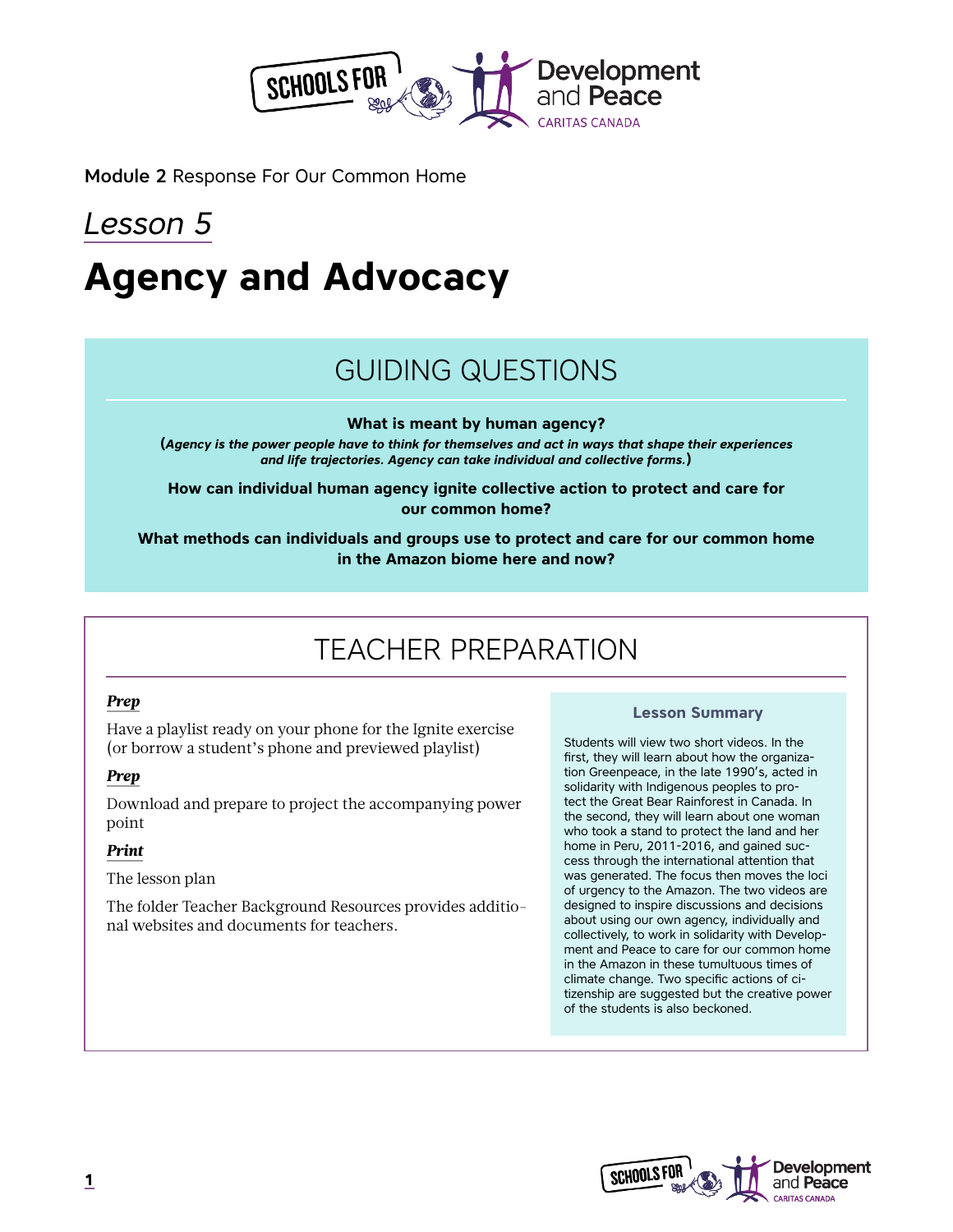## LESSON PLAN

### *IGNITE*

#### Project Slide 1:Enduring Understandings.

Read through each of the four points separately and slowly, without commentary, but asking students to consider what each means.

#### Musical Pairs

Ask each student to choose one of the enduring understandings and think of an example to support it. Give them a minute to think. In an open space, have students move about while the music is playing; when it stops, ask them to turn to the person nearest them (partners) and share their examples.

Play the music and repeat a few more times.

### *IMMERSE*

Explain that with these enduring understandings in mind, we are going to watch two stories on video and see how human agency in citizenship can ignite collective action to protect people and ecological systems.

#### Project Slide 2

This is the story of one group's actions of advocacy and solidarity to save the Great Bear Rainforest in Canada. Show the [Great Bear Rainforest](https://www.youtube.com/watch?v=OgN2PFAEtGM)  [video](https://www.youtube.com/watch?v=OgN2PFAEtGM) (3:02). Ask students to respond in pairs to the following See, Think, Wonder questions:

*Note: To make thinking visible, you can ask them to record answers on sticky notes (or write responses on 3" x 4" pieces of paper) which they then affix to a wall, allowing them to see the breadth and depth of their collective thinking.*

#### *See, Think, Wonder*

- **•** What did you see that stands out for you?
- **•** What did you learn that you didn't know or hadn't considered before?
- **•** What do you wonder? What question does this video raise in your mind?

#### **After synthesizing their responses, ask:**

*what were the elements that led to success in the attempt to protect the Great Bear Rainforest?* (Working with the Indigenous peoples in solidarity, political pressure nationally and globally, honest and respectful dialogue with stakeholders i.e. forest companies, clarity of strategy, clear stated attainable goals founded on ethical principles, patience and persistence towards the goals.)

Project Slide 3 to introduce the second story of Maxima, in Peru. (Teacher [background info](https://www.goldmanprize.org/recipient/maxima-acuna/)) Before showing the video, give the following information.

This is the story of Maxima Acuna, an illiterate Peruvian woman who fought to protect the land she lived on, and in so doing, gained the attention of the world.

"The case of Máxima Acuña is an example of systematic harassment against human rights defenders in the context of development projects in the Americas," said Erika Guevara Rosas, Americas director for Amnesty International. "It is necessary that the Peruvian government respond to the thousands of voices who have spoken out for Máxima Acuña and protect her from any type of intimidation."



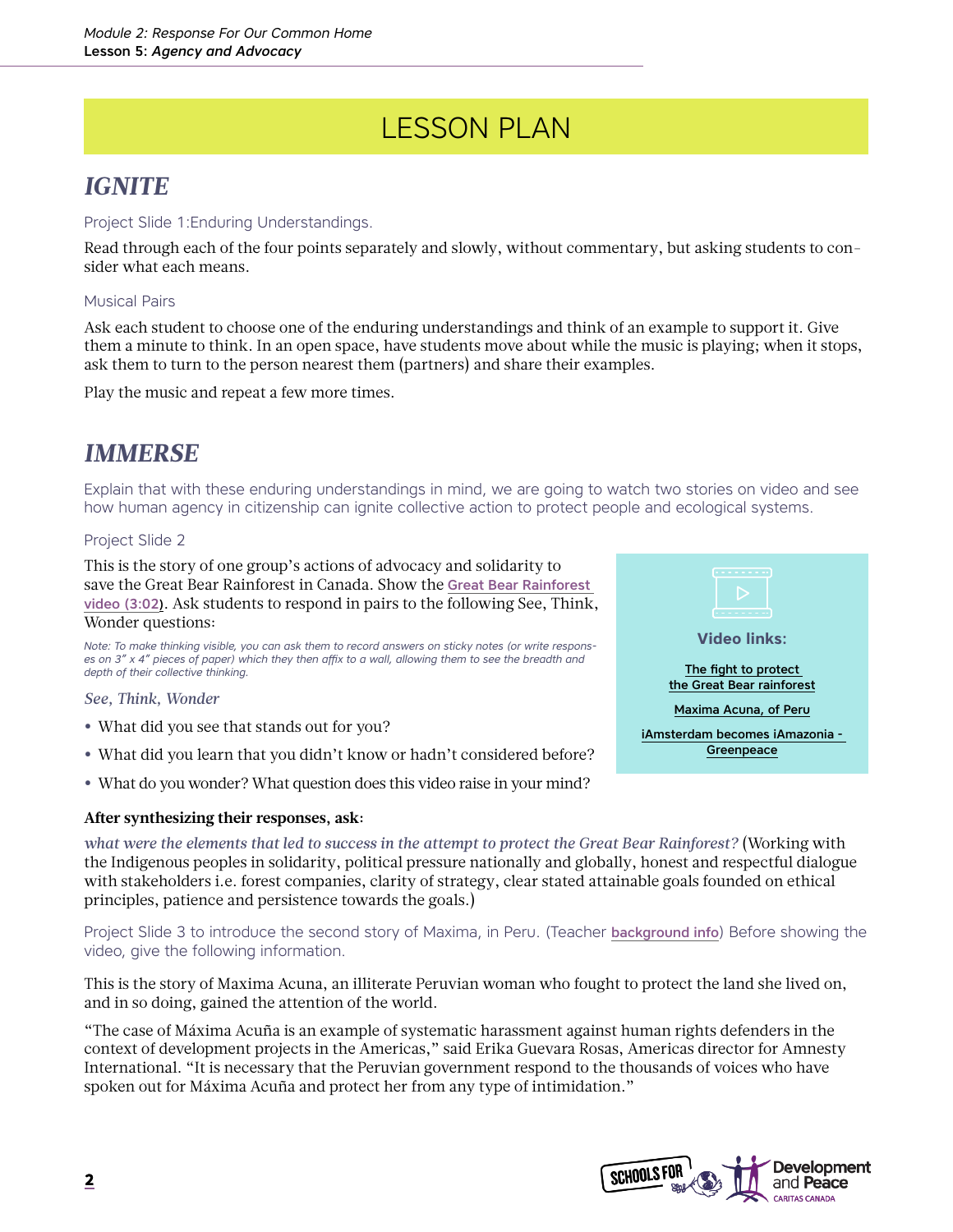Between the years 2011 and 2014 Máxima Acuña denounced various acts of harassment, aggression, and attempted forced eviction by members of the Peruvian National Police. In 2016 Amnesty International drew attention to incidents of the Yanacocha mining company's security forces destroying crops that belonged to Máxima's family. A campaign of letter writing followed.

#### [Show the video \(2:30\)](https://www.youtube.com/watch?v=aQVpizVel4w)

Ask students to respond in pairs to the same See, Think, Wonder questions as above, and use the same strategy to make their thinking visible.

#### **See, Think, Wonder**

- **•** What did you see that stands out for you?
- **•** What did you learn that you didn't know or hadn't considered before?
- **•** What do you wonder?
- **•** What question does this video raise in your mind?

#### Synthesize their responses.

Project Slide 4. to show the impact of actions of *agency and advocacy*. Share the following information with the students.

Maxima said: "I want to thank with all my heart for the number of letters that have been sent to me. They give me courage and encouragement, to continue fighting," said Máxima Acuña. "I ask that you help me to seek justice so that I can live in peace and tranquility."

Women in the Americas are exposed to violence by companies, governments and institutions. Patterns of physical and symbolic gender violence include smear campaigns, defamation, and rumors about the sexuality and the status of women that reinforce gender stereotypes. These campaigns damage the leadership of women in organizations and movements.

The Minister of Justice and Human Rights, Marisol Pérez Tello was present to receive the 150 thousand signatures and messages that Amnesty International collected in solidarity to tell the Peruvian government that 'Máxima is not alone'.

#### **Ask:**

*What were the elements that led to success in Maxima's attempt to protect the land and her home?*

### *COALESCE*

Now, to bring it all home: Let us apply our agency into actions of citizenship in the campaign: For our Common Home- A future for the Amazon is a future for all.

#### Project Slide 5

Invite student response to the quote on the slide.

Project Slide 6

#### **Ask:**

Why is a future of the Amazon a future for all? (*Consider the science.*) Move through the 6 points on *slide 7 and 8*.

Project Slide 9

[iAmsterdam becomes iAmazonia - Greenpeace \(2 min\)](https://www.youtube.com/watch?v=HPvi1oe-v5E).

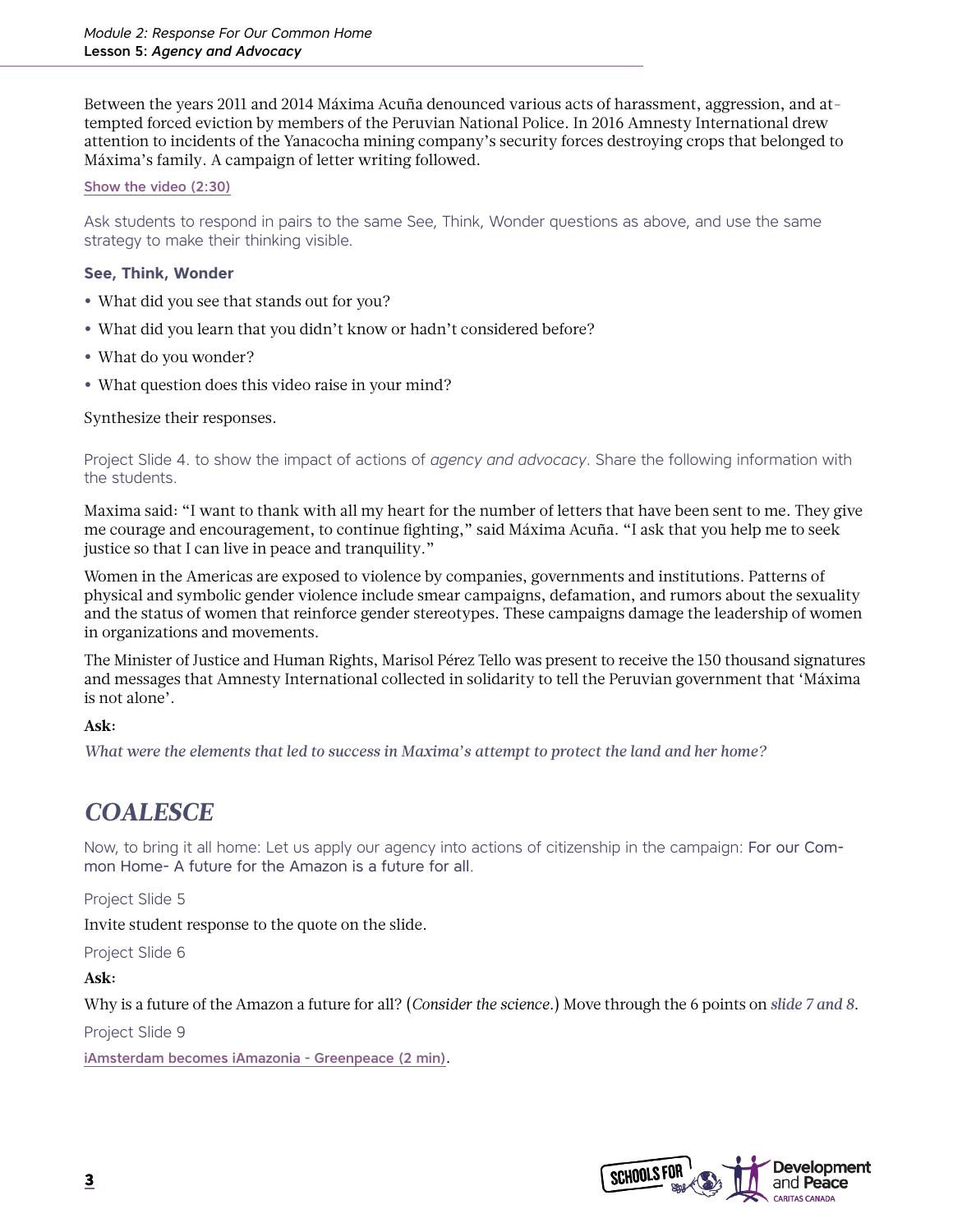#### **Share:**

*This video* is to provide further clarification on a country's recognition that *A future for the amazon* is*, indeed, a future for all*. It is a Greenpeace video in Europe, specifically in Amsterdam. Greenpeace is known for its direct actions and has been described as the most visible environmental organization in the world. Today, all organizations *need to work cooperatively* in an effort to bring the shift that is necessary to heal our relationships with one another and with the earth.

#### Project Slide 10

a discussion that segues into decisions in the classroom to organize a citizenship action *For our Common Homea future for the Amazon is a future for all*. Invite students to do a two-minute free-write on the questions first, and then to share responses in a group of four. The teacher should then elicit responses from the class as a whole to synthesize their thinking.

#### Project Slide 11

#### **Ask:**

What citizenship actions can we take to protect our common home in the Amazon?

#### Project Slide 12

*Recall the letters of Solidarity* that we signed in the previous lesson (lesson three) and the upcoming *advocacy work of Development and Peace which you are a part of*. This slide was also shown in Lesson three and is here for review. (*Teacher: also see attached Summary Canadian Citizenship Actions.*)

#### Project Slide 13

and discuss organizing and arranging for a meeting with your MP.

#### Project Slide 14

and discuss how important it is to *share the message*.

#### Project Slide 15 and 16

*Discuss the act of fund-raising as an important citizenship action.* The gospel imperative is to continue Jesus' work of bringing justice and peace into the world. This is the mission of Development and Peace. All of its work is based on principles of Catholic Social Teaching. The annual campaigns are designed to *educate and mobilize Canadians in current global issues that need attention now, at the same time as the organization continues its important work of supporting partners in the Global South*. Development and Peace relies entirely on the generosity of donors to do its work of education, advocacy, and solidarity. Any fund-raising effort **For our Common Home** is a significant help and contribution to Development and Peace as it strives to fulfill its mission. Best citizenship practices create awareness, interest, and engagement in the cause as the first step towards fund-raising. We are all part of one human family in one world. The future is in our collective hands.

#### **Discuss THINKfast an activity that has both education and fund-raising.**

- **•** You can choose from a collection of activities and reflections that will help you and your group experience the challenges of poverty and injustice in concrete ways.
- **•** By participating in this 25-hour educational and fundraising fast you stand in solidarity with those in the Global South who need our support, both through financial support to projects they are leading, and through a greater understanding of the structures that perpetuate poverty and injustice.
- **•** You can hold a THINKfast for 10-12 hours, during one day at school, OR do a different type of fast, fasting from electronics and screens as an alternate THINKfast!
- **•** A THINKfast can happen anywhere your school, your parish, your home, or in any chosen location with a group of friends! Some organizers tackle a THINKfast by themselves, but organizing the event is a great chance for youth to get involved and share the responsibility and the fun of planning while building community.
- **•** [Mobilize the masses and make the most of your THINKfast!](https://www.devp.org/en/thinkfast)

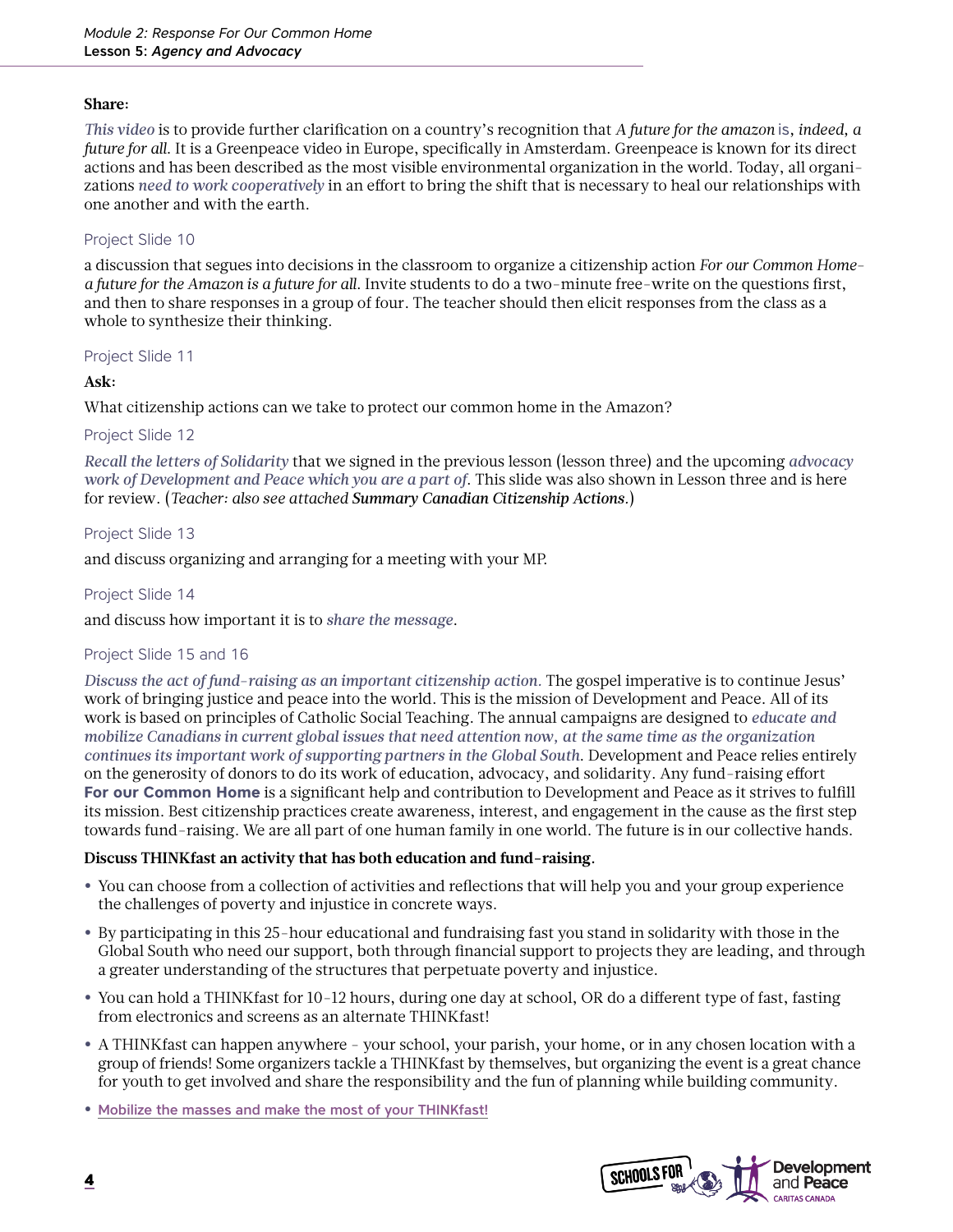*The two links below give info to students*, [the rationale and inspiration for students](https://www.devp.org/sites/www.devp.org/files/documents/materials/devpeace_thinkfast2014_pamphlet_homeprinting.pdf) to put the energy into organizing a THINKfast, and the [Organizer's Toolkit](https://www.devp.org/sites/www.devp.org/files/documents/materials/devpeace_thinkfast_organizer_toolkit_2020_en.pdf) makes the event simple to organize, engages a lot of people (which is a good thing), and invites everyone into citizenship action.

### *CREATE*

Design a citizenship action **For our Common Home**. Keep in mind the power and support offered through BOTH awareness building and fund-raising, charity and justice.

Invite students to return to the *Enduring Understandings*, responding to them anew, integrating and applying what they have learned in this lesson.

Please consider making a donation to support our mission at Development and Peace – working with partner organizations in the Global South who promote alternatives to unfair social, political and economic structures, and educating Canadians about the causes of poverty and mobilizing towards actions for change.

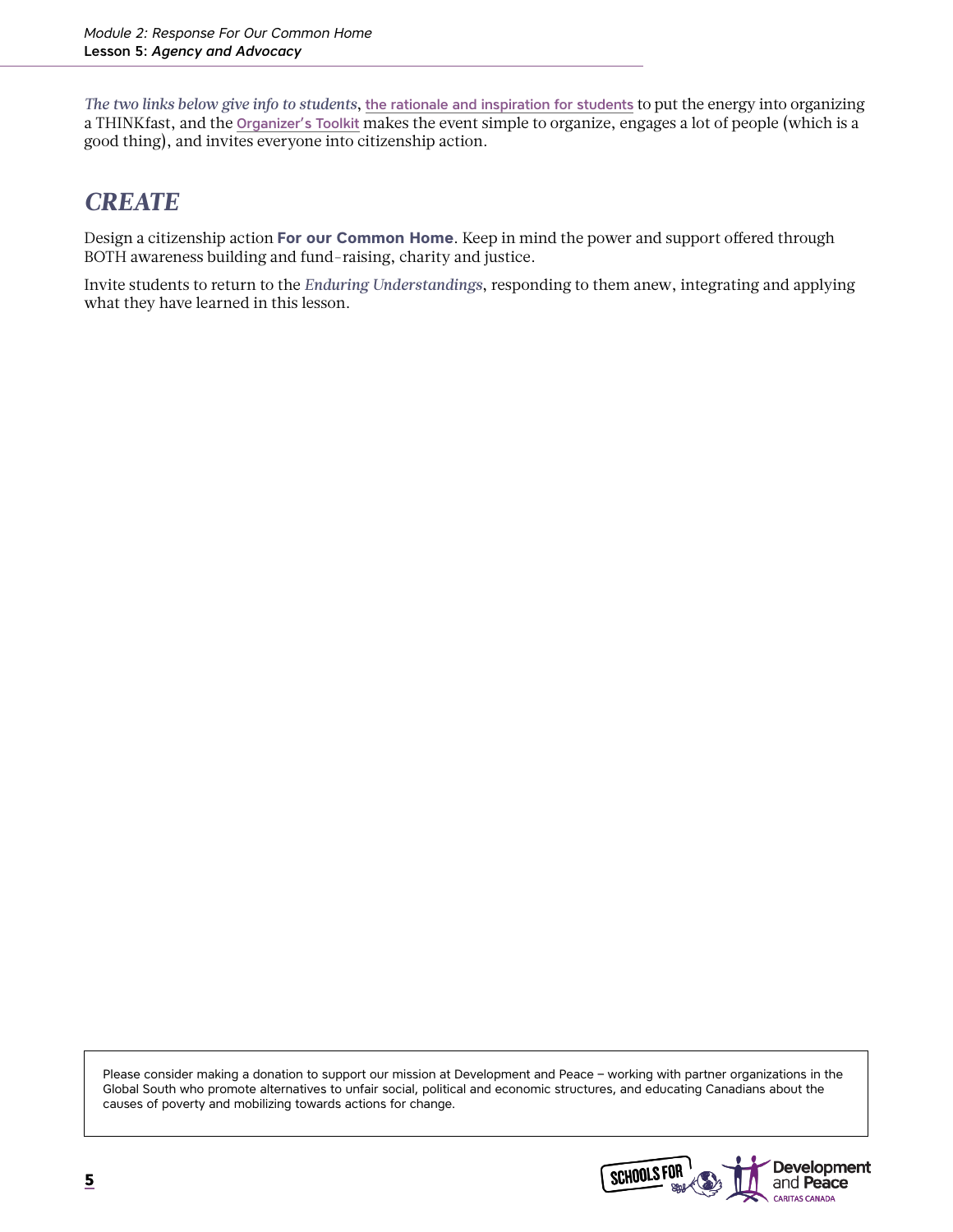## Catholic Social Teachings

### *Our campaign*

Our campaign, *For our Common Home*, operates under the theme, *A future for the Amazon, a future for all* in its first year. It urges Canadians to act to protect the Amazon through solidarity, advocacy and personal commitment. By showing solidarity with and advocating for Amazonian communities facing the impacts of deforestation and wanton resource exploitation, we support their defense of their land, which in turn protects the Amazon and can avert climate catastrophe. By making sustainable choices like reducing consumption and using public transport, we address the root causes of climate change.

### *Solidarity Letters*

We invite Canadians to support two Brazilian communities — the *seringueiros* of Machadinho d'Oeste and the Mura people of Manaus — by signing or writing a letter of solidarity. This will shine a spotlight on these communities' struggles against dispossession and destitution, their courage in defending their land and the root causes of their plight (see Action Sheet for details). The more individuals, communities, schools and parishes that sign the Solidarity Letter, the more attention these communities will receive. These letters, which will be brought to the communities, will show them that they are not alone, and that we stand with them in defending their land and our whole planet. [devp.org/act](http://devp.org/act)

### *Advocacy Letters*

We will use the signed letters to apply pressure on the Canadian government, Canadian embassies, local and national governments in Brazil, and implicated companies. Citing the numbers of Canadians concerned about the situation of the Amazon's defenders, we will write and publicize forceful advocacy letters. These letters will include specific demands to protect the defenders and will emphasize Canadians' awareness of and solidarity with their struggles. They will be sent, with due fanfare, to companies that threaten the communities and to agencies tasked with their protection.

### *MP engagement*

We will encourage our members to meet their federal Members of Parliament to share the urgency of acting to protect the Amazon and its defenders. The post-election period will be an opportune time to meet new and re-elected MPs. Some questions that can be posed to MPs are:

- **•** Given the importance of the Amazon in regulating global climate and the Bolsonaro government's undermining of Indigenous land defenders' rights, what will your party do to pressure the Government of Brazil to protect the environment and respect human rights?
- **•** Canada is currently negotiating a possible Mercosur free trade agreement. What will your party do to ensure that this agreement is contingent on respect for human rights by all parties?
- **•** The Trudeau government had promised to create an independent ombudsperson empowered to investigate alleged human rights abuses linked to the overseas operations of Canadian resource and energy companies. So far, this ombudsperson has not been given enough power and independence to be truly effective. What will your party to do ensure that the new Canadian Ombudsperson for Responsible Enterprise (CORE) is effective in ensuring that communities suffering from the impacts of Canadian mining operations have access to justice? Members who meet an MP should submit a report at [devp.org/campaign/reportac](http://devp.org/campaign/reportac).

### *Intergenerational pledge*

Canadians are challenged to take our *Intergenerational pledge for our common home* at [devp.org/pledge](http://devp.org/pledge). The pledge invites people of all ages to commit to at least one lifestyle change for the sake of the environment. Examples including reducing meat consumption and using public transport. Pledge-takers can also upload a selfie for a mosaic of engaged citizens.